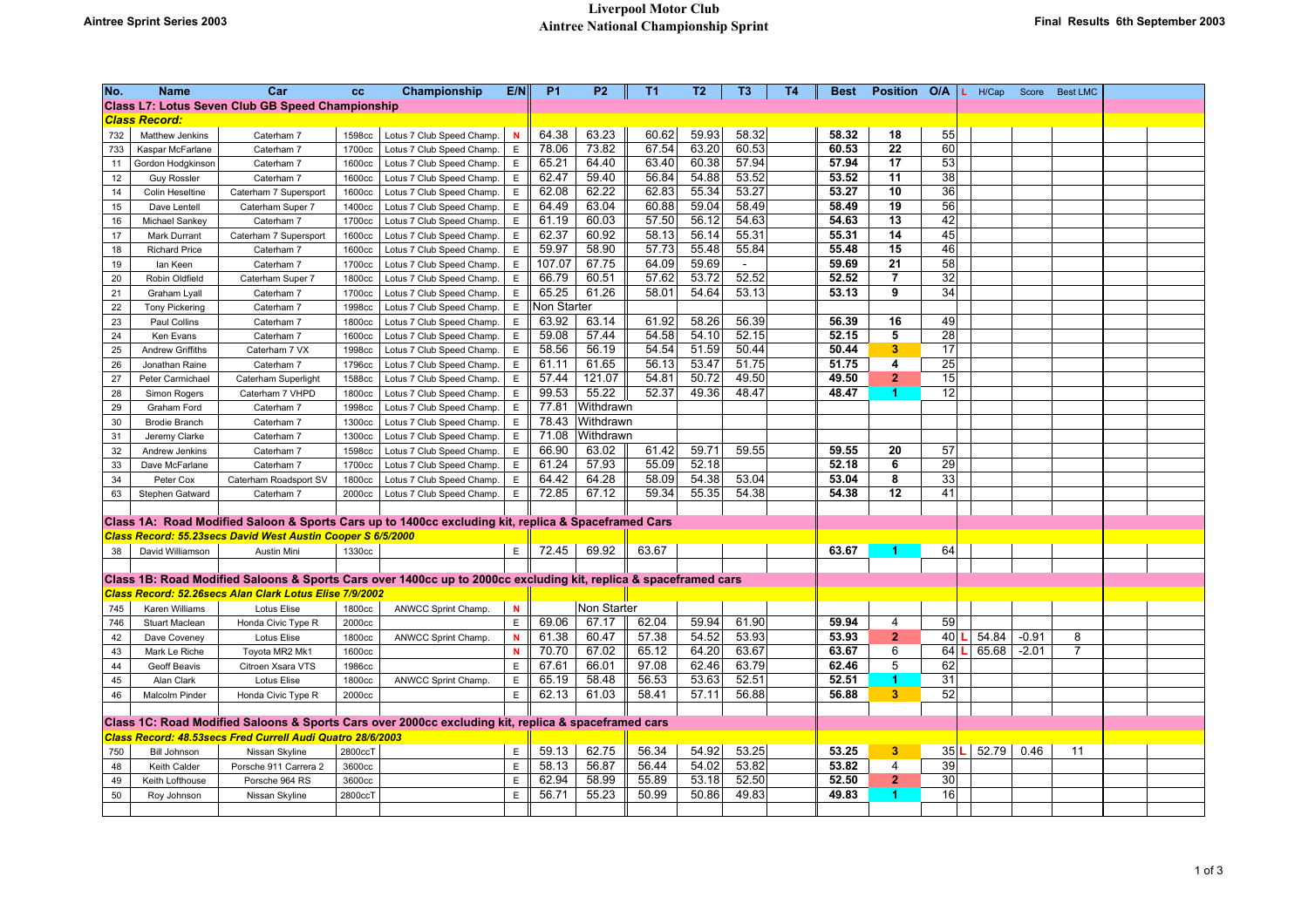| No.                                                                                                                                                        | <b>Name</b>         | Car                                                                 | cc                | Championship                                                                              | E/N                        | P <sub>1</sub> | P <sub>2</sub> | T1        | <b>T2</b> | T <sub>3</sub> | <b>T4</b> | <b>Best</b> | Position O/A            |    | $L$ H/Cap   |         | Score Best LMC |  |
|------------------------------------------------------------------------------------------------------------------------------------------------------------|---------------------|---------------------------------------------------------------------|-------------------|-------------------------------------------------------------------------------------------|----------------------------|----------------|----------------|-----------|-----------|----------------|-----------|-------------|-------------------------|----|-------------|---------|----------------|--|
|                                                                                                                                                            |                     |                                                                     |                   | Class 2A: Road Modified Kit, Replica & Spaceframed Cars up to 1700cc                      |                            |                |                |           |           |                |           |             |                         |    |             |         |                |  |
| Class Record: 50.14secs Tim Seipel Caterham Super 7 8/9/2001                                                                                               |                     |                                                                     |                   |                                                                                           |                            |                |                |           |           |                |           |             |                         |    |             |         |                |  |
| 754                                                                                                                                                        | Sarah Cordingley    | Caterham Seven                                                      | 1600cc            |                                                                                           | $\mathsf E$                | 58.91          | 58.73          | 55.41     | 53.85     | 51.73          |           | 51.73       | -1                      | 24 |             |         |                |  |
| 53                                                                                                                                                         | Phil Gough          | Caterham Seven                                                      | 1598cc            |                                                                                           | $\mathsf E$                | 63.32          | 61.82          | 59.37     | 54.84     | 55.59          |           | 54.84       | $\overline{\mathbf{3}}$ | 43 | 53.53       | 1.31    | 12             |  |
| 54                                                                                                                                                         | Dale Cordingley     | Caterham Seven                                                      | 1600cc            |                                                                                           | $\mathsf E$                | 62.50          | 57.56          | 54.69     | 51.87     | 51.93          |           | 51.87       | $\overline{2}$          | 26 |             |         |                |  |
|                                                                                                                                                            |                     |                                                                     |                   |                                                                                           |                            |                |                |           |           |                |           |             |                         |    |             |         |                |  |
|                                                                                                                                                            |                     | Class 2B: Road Modified Kit, Replica & Spaceframed Cars over 1700cc |                   |                                                                                           |                            |                |                |           |           |                |           |             |                         |    |             |         |                |  |
|                                                                                                                                                            |                     | Class Record: 48.45secs Ashley Mason Westfield Sei 28/6/2003        |                   |                                                                                           |                            |                |                |           |           |                |           |             |                         |    |             |         |                |  |
|                                                                                                                                                            |                     |                                                                     |                   |                                                                                           |                            |                |                |           |           |                |           |             |                         |    |             |         |                |  |
|                                                                                                                                                            |                     |                                                                     |                   | Class 3A: Modified Production Cars excluding Kit, Replica & Spaceframed Cars up to 1400cc |                            |                |                |           |           |                |           |             |                         |    |             |         |                |  |
|                                                                                                                                                            |                     | Class Record: 51.59secs Tony Higgins Rover Mini 27/4/2002           |                   |                                                                                           |                            |                |                |           |           |                |           |             |                         |    |             |         |                |  |
| 57                                                                                                                                                         | John Casey          | <b>BLMC Mini</b>                                                    | 1293cc            |                                                                                           | E                          | 60.31          | 59.99          | 56.58     | 55.67     | 55.04          |           | 55.04       |                         | 44 |             |         |                |  |
|                                                                                                                                                            |                     |                                                                     |                   |                                                                                           |                            |                |                |           |           |                |           |             |                         |    |             |         |                |  |
| Class 3B: Modified Production Cars excluding Kit, Replica & Spaceframed Cars over 1400cc up to 2000cc                                                      |                     |                                                                     |                   |                                                                                           |                            |                |                |           |           |                |           |             |                         |    |             |         |                |  |
|                                                                                                                                                            |                     | Class Record: 48.04secs Dennis Crompton BMW 2002 Touring 9/9/2000   |                   |                                                                                           |                            |                |                |           |           |                |           |             |                         |    |             |         |                |  |
| 58                                                                                                                                                         | Malcolm Evans       | Ford Anglia                                                         | 1699cc            |                                                                                           | $\mathbf N$                |                | 75.18 64.28    | 60.62     | 57.33     | 56.76          |           | 56.76       |                         | 51 | 57.56       | $-0.80$ | 9              |  |
|                                                                                                                                                            |                     |                                                                     |                   |                                                                                           |                            |                |                |           |           |                |           |             |                         |    |             |         |                |  |
| Class 3C: Modified Production Cars exculding Kit, Replica & Spaceframed Cars 0ver 2000cc<br>Class Record: 45.24secs Bev Fawkes TVR Tuscan Speed 8 9/9/2000 |                     |                                                                     |                   |                                                                                           |                            |                |                |           |           |                |           |             |                         |    |             |         |                |  |
|                                                                                                                                                            |                     |                                                                     |                   |                                                                                           |                            | 75.60          | 72.94          | 59.37     | 53.34     | 53.86          |           | 53.34       |                         | 37 |             |         |                |  |
| 59                                                                                                                                                         | Claude Spencer      | MGB                                                                 | 3500cc            |                                                                                           | $\mathsf E$<br>$\mathbf N$ | 60.70          | 58.40          | 56.59     | 56.26     | 56.42          |           | 56.26       | 2 <sup>1</sup>          | 48 | 60.40<br>т. | $-4.14$ | 4              |  |
| 60<br>97                                                                                                                                                   | Keith Douthwaite    | Subaru WRX RA<br>Porsche 911 RS2                                    | 1998ccT<br>3600cc | ANWCC Sprint Champ.                                                                       | $\overline{\mathbf{N}}$    | 66.48          |                | Withdrawn |           |                |           |             |                         |    |             |         |                |  |
|                                                                                                                                                            | Sean Bramhall       |                                                                     |                   |                                                                                           |                            |                |                |           |           |                |           |             |                         |    |             |         |                |  |
|                                                                                                                                                            |                     | Class 3D: Modified Production Kit, Replica & Spaceframed Cars       |                   |                                                                                           |                            |                |                |           |           |                |           |             |                         |    |             |         |                |  |
|                                                                                                                                                            |                     | Class Record: 45.03secs John Sampson Quantum Extreme 7/9/2002       |                   |                                                                                           |                            |                |                |           |           |                |           |             |                         |    |             |         |                |  |
| 61                                                                                                                                                         | John Sampson        | Quantum Xtreme                                                      | 5000cc            | <b>British Sprint Champ</b>                                                               | E                          | 55.65          | 57.68          | 56.93     | 46.29     |                |           | 46.29       | 4                       | 8  |             |         |                |  |
| 62                                                                                                                                                         | Phil Concannon      | Locost Seven                                                        | 1998cc            |                                                                                           | $\mathsf E$                | 62.02          | 60.57          | 55.95     | 52.72     | 51.97          |           | 51.97       | 2 <sup>1</sup>          | 27 |             |         |                |  |
|                                                                                                                                                            |                     |                                                                     |                   |                                                                                           |                            |                |                |           |           |                |           |             |                         |    |             |         |                |  |
|                                                                                                                                                            |                     |                                                                     |                   | Class 4A: Sports Libre Cars up to 1700cc & Hillclimb Supersports Cars                     |                            |                |                |           |           |                |           |             |                         |    |             |         |                |  |
|                                                                                                                                                            |                     | Class Record: 45.83secs Mark Goodyear Vision V86 5/5/2001           |                   |                                                                                           |                            |                |                |           |           |                |           |             |                         |    |             |         |                |  |
|                                                                                                                                                            |                     |                                                                     |                   |                                                                                           |                            |                |                |           |           |                |           |             |                         |    |             |         |                |  |
|                                                                                                                                                            |                     | Class 4B: Sports Libre Cars over 1700cc                             |                   |                                                                                           |                            |                |                |           |           |                |           |             |                         |    |             |         |                |  |
|                                                                                                                                                            |                     | Class Record: 47.11secs Paul Bond Crossle 95 28/6/2003              |                   |                                                                                           |                            |                |                |           |           |                |           |             |                         |    |             |         |                |  |
|                                                                                                                                                            |                     |                                                                     |                   |                                                                                           |                            |                |                |           |           |                |           |             |                         |    |             |         |                |  |
|                                                                                                                                                            |                     | Class 5A: Racing Cars up to 1100cc                                  |                   |                                                                                           |                            |                |                |           |           |                |           |             |                         |    |             |         |                |  |
|                                                                                                                                                            |                     | Class Record: 44.82secs John Chacksfield OMS 2000M 28/6/2003        |                   |                                                                                           |                            |                |                |           |           |                |           |             |                         |    |             |         |                |  |
| 770                                                                                                                                                        | Jeanette Hunton     | OMS SF                                                              | 1052cc            |                                                                                           | $\mathbf N$                | 90.76          | 99.44          | 73.68     | 67.43     | 65.80          |           | 65.80       | 6                       | 66 | 72.20       | $-6.40$ | 1.             |  |
| 65                                                                                                                                                         | lan Scott           | Megapin 20/02                                                       | 1098cc            | <b>British Sprint Champ</b>                                                               | $\mathsf E$                | 66.64          | 66.36          | 57.99     | 50.81     | 48.10          |           | 48.10       | 2 <sup>1</sup>          | 10 | 47.85       | 0.25    | 10             |  |
| 66                                                                                                                                                         | <b>Tony Ellis</b>   | Megapin 021/03                                                      | 1089cc            |                                                                                           | $\mathsf E$                | 68.76          | 87.71          | 53.98     | 48.00     | 46.52          |           | 46.52       | $\blacktriangleleft$    | 9  |             |         |                |  |
| 67                                                                                                                                                         | <b>Craig Powers</b> | Megapin 91/04 ZZR                                                   | 1052cc            |                                                                                           | $\mathsf E$                | 89.24          | Withdrawn      |           |           |                |           |             |                         |    |             |         |                |  |
| 68                                                                                                                                                         | Graham Little       | <b>ASD Special</b>                                                  | 600cc             |                                                                                           | $\mathsf E$                | 89.81          | 111.43         | 74.50     | 63.38     | 61.35          |           | 61.35       | 5                       | 61 |             |         |                |  |
| 69                                                                                                                                                         | Steve Cooper        | Jedi Mk1                                                            | 1000cc            |                                                                                           | E                          | 68.75          | 65.56          | 54.39     | 50.45     | 50.62          |           | 50.45       | 3                       | 18 |             |         |                |  |
| 70                                                                                                                                                         | Andrew Dobson       | OMS SF                                                              | 1052cc            |                                                                                           | $\mathbf N$                | 66.23          | 59.65          | 54.57     | 53.60     | 51.32          |           | 51.32       | $\overline{4}$          | 23 |             |         |                |  |
|                                                                                                                                                            |                     |                                                                     |                   |                                                                                           |                            |                |                |           |           |                |           |             |                         |    |             |         |                |  |